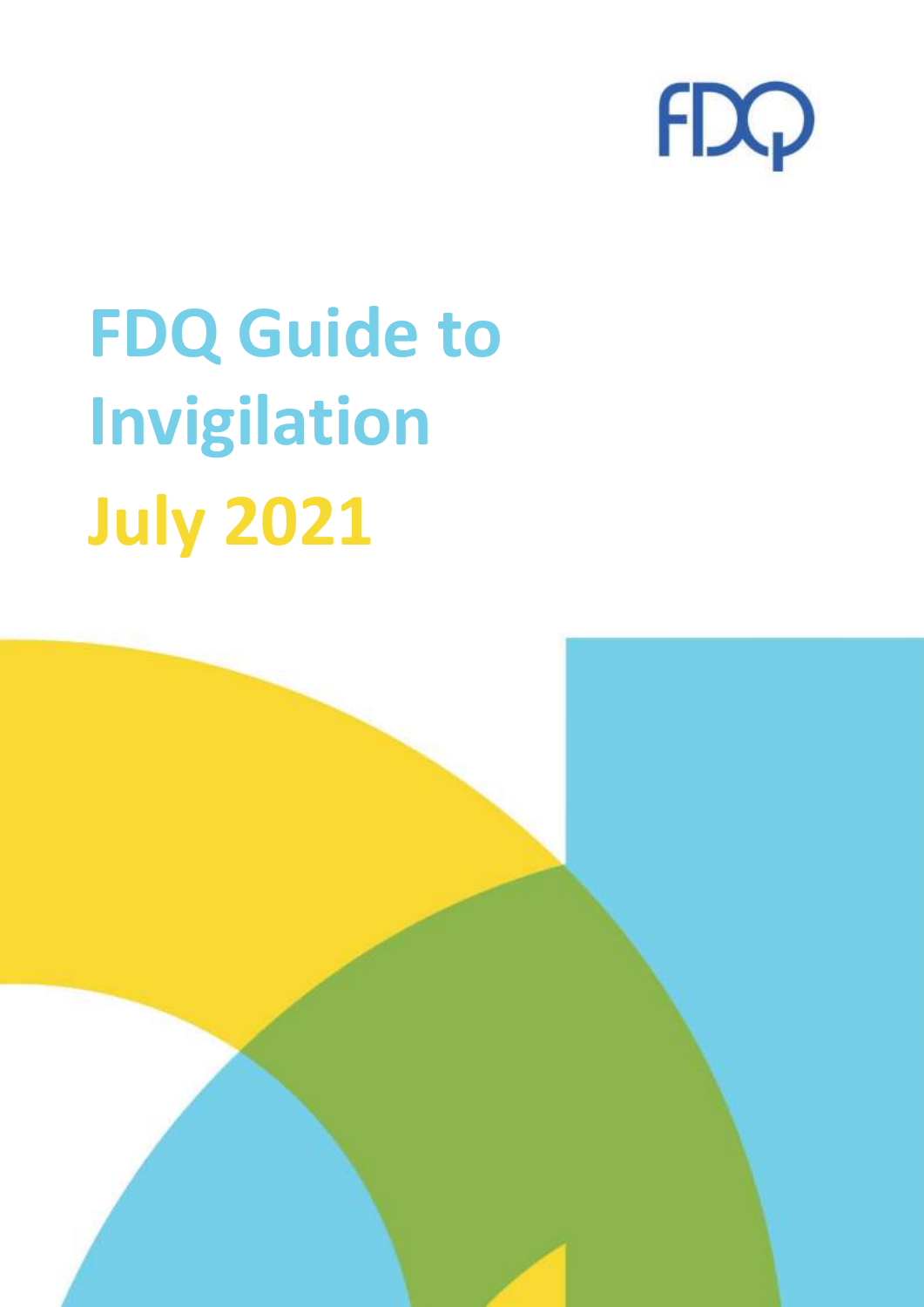# Contents

Questions or queries: If you have any questions or queries about FDQ's Guide to Invigilation, please do not hesitate to contact us, using the details below:

Tel: 0113 859 1266

E-mail: fdq@fdq.org.uk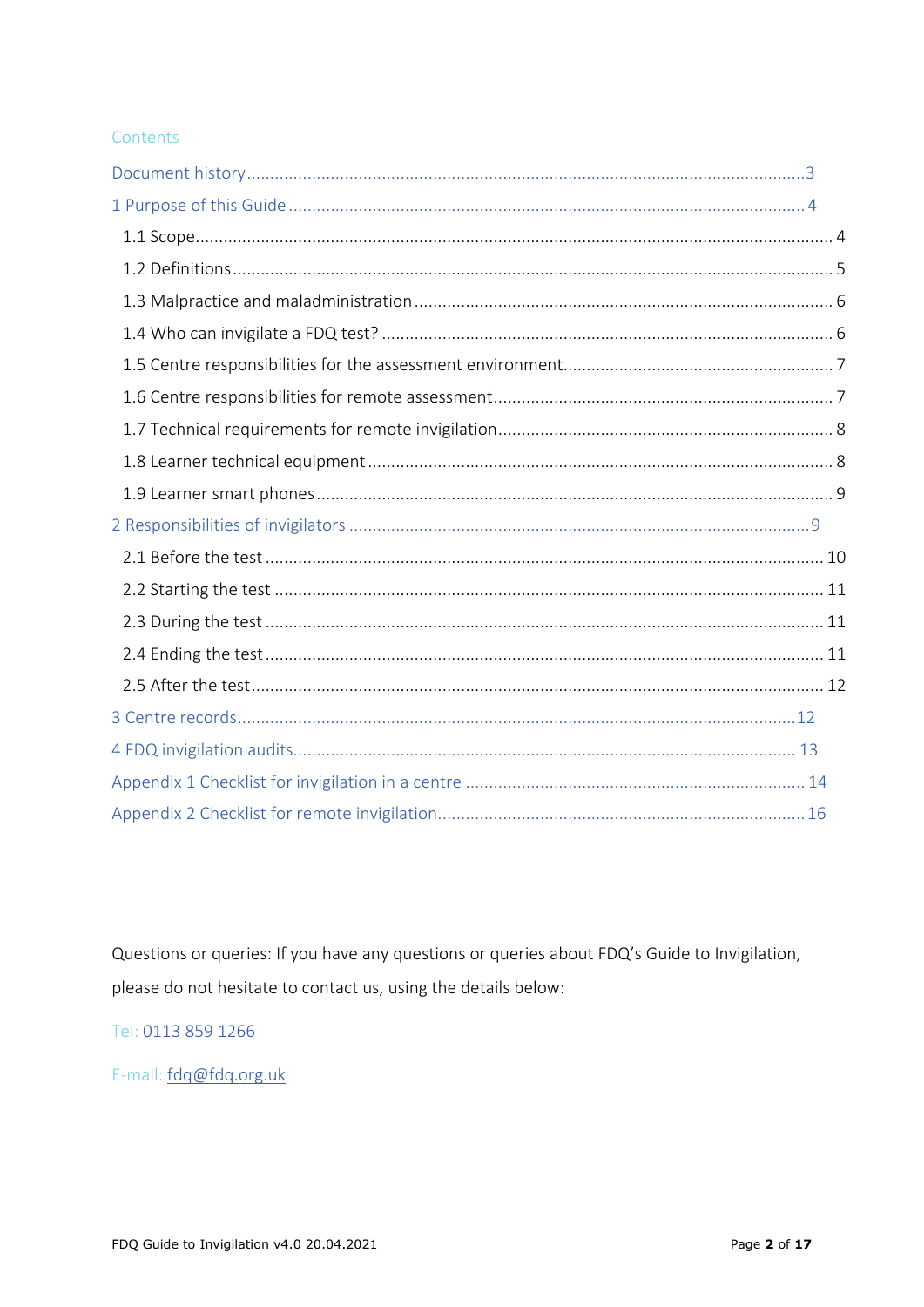# Document history

|  | The change log below summarises changes to the document from November 2020 onwards. |  |  |  |  |
|--|-------------------------------------------------------------------------------------|--|--|--|--|
|--|-------------------------------------------------------------------------------------|--|--|--|--|

| Date       | Version        | Section      | Change                                                                                                                                          |
|------------|----------------|--------------|-------------------------------------------------------------------------------------------------------------------------------------------------|
| 15/02/2021 | 3              | 2.1          | Additional bullet point regarding learner device<br>camera and microphone being switched on at all<br>times during remote invigilation.         |
| 07/04/2021 | $\overline{4}$ | $\mathbf{1}$ | Removed reference to ERF and added regulatory<br>requirements                                                                                   |
|            |                | 1.2          | <b>Tabulated Definitions</b>                                                                                                                    |
|            |                | 1.5          | Added<br>examples of software<br>note that all learners must be visible to the<br>invigilator and EQAC at all times                             |
|            |                | 1.6          | New section                                                                                                                                     |
|            |                | 1.7          | Added note on break out room function setting                                                                                                   |
|            |                | 1.8          | Clarified use of one device per test                                                                                                            |
|            |                | 1.8          | Revised to add successful equipment test<br>requirement                                                                                         |
|            |                | 1.9          | Clarified permitted use of smart phones                                                                                                         |
|            |                | 2.1          | Updated bullet list to<br>clarify ID requirements<br>add recently read JCQ guidelines<br>state all learners must start the test at same<br>time |
|            |                | Annex 1      | Amended ID requirement                                                                                                                          |
|            |                | Annex 2      | Amended ID requirement                                                                                                                          |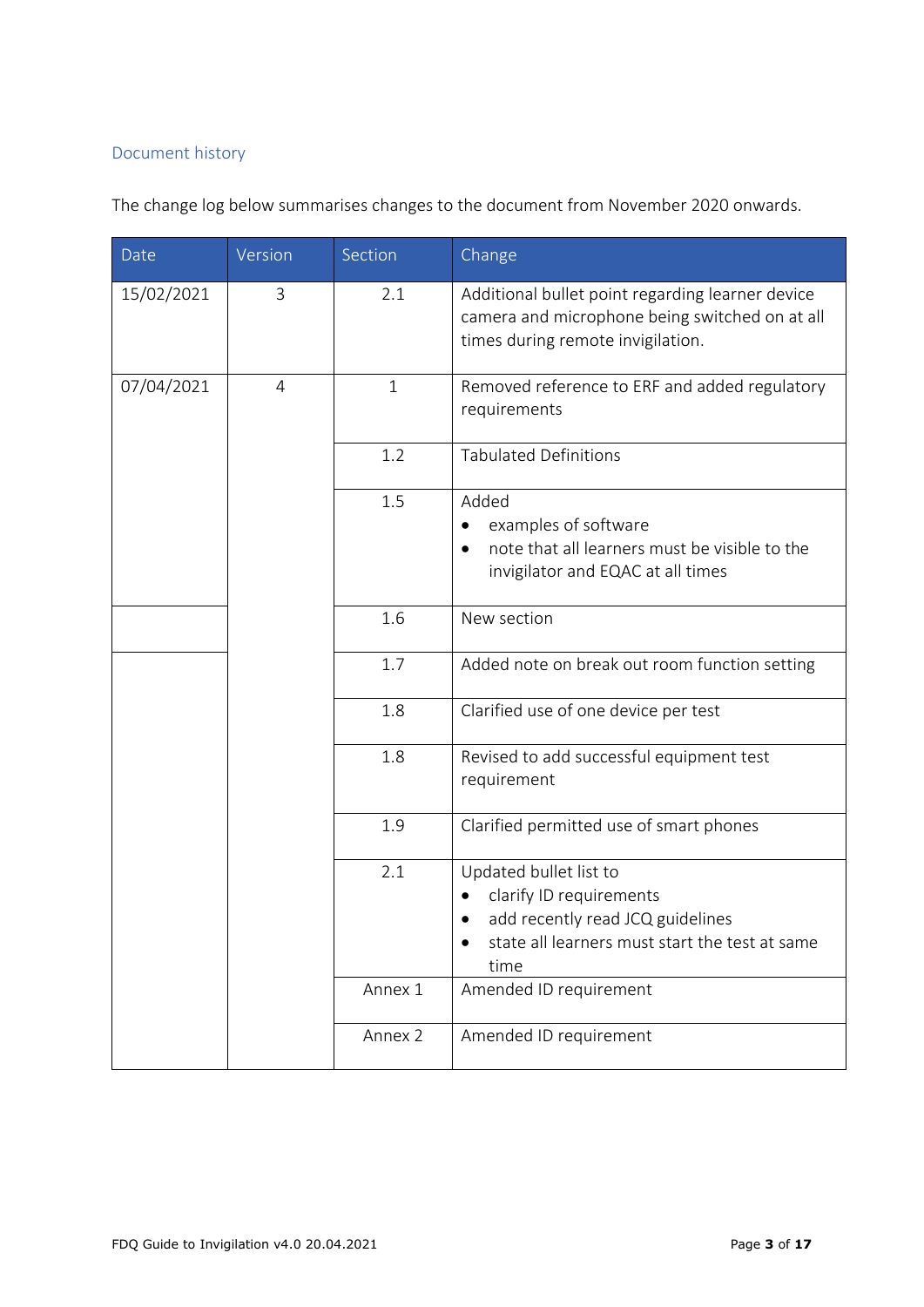# 1 Purpose of this Guide

This Guide is designed to explain FDQ's rules and requirements for invigilation and the processes centres must follow to make sure FDQ's tests are conducted fairly, safely and securely.

The Guide should be read in conjunction with FDQ's assessment policies available at www.fdq.org.uk/aboutpolicies. Centres offering remote assessments, should also read the FDQAssess Guide.

Centres must also be familiar with the regulatory requirements for remote invigilation.

#### 1.1 Scope

The invigilation requirements set out in this Guide apply to all of FDQ's

- qualifications assessed by tests
- Apprenticeship End-point Assessment tests
- online tests taken on FDQAssess (our online assessment platform)
- paper-based tests.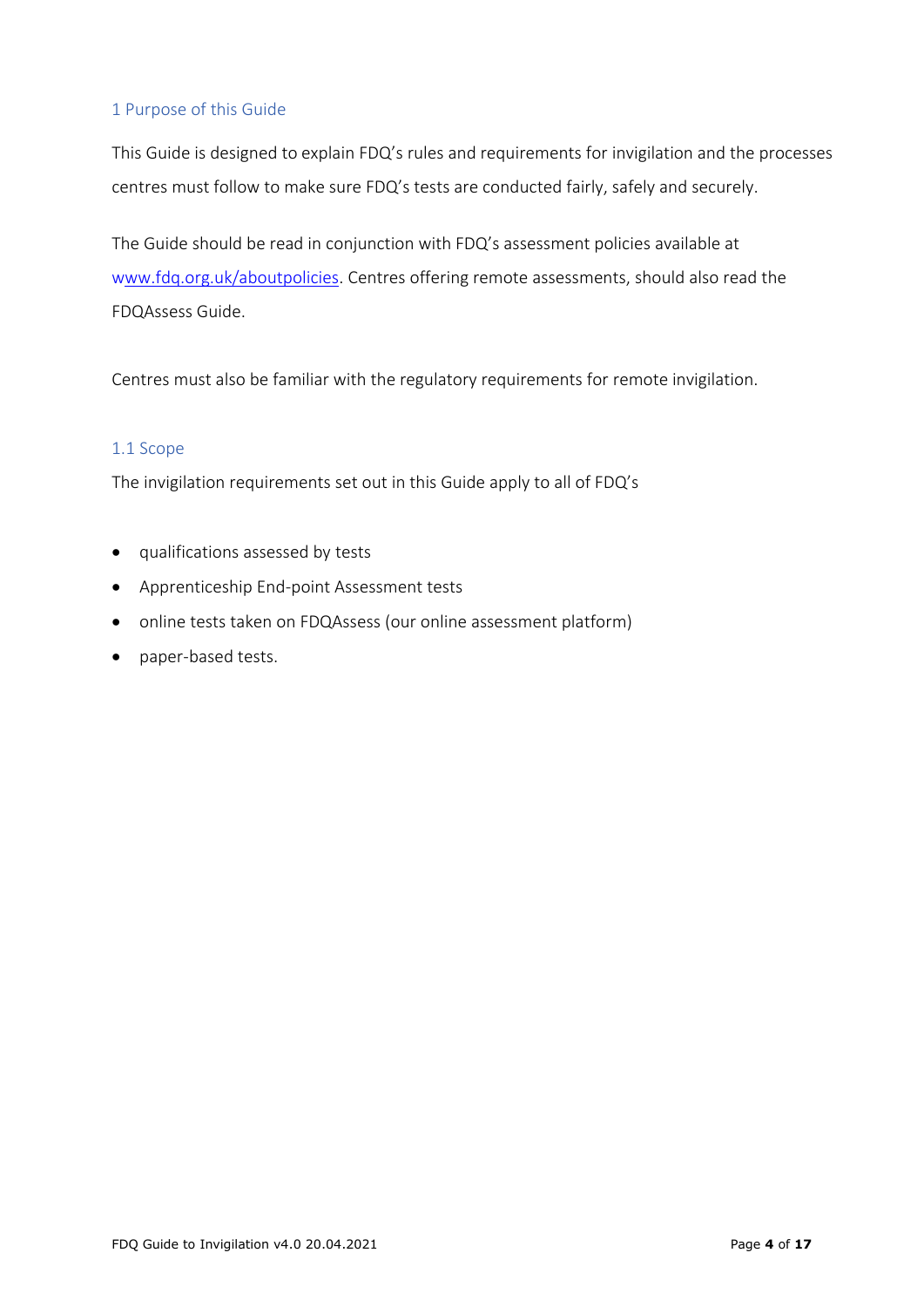# 1.2 Definitions

FDQ uses the following terms throughout this Guide:

| <b>Term</b>  | Definition                              | Example                                  |
|--------------|-----------------------------------------|------------------------------------------|
| Assessment   | Location for FDQ assessments.           | For example, a cohort of 10 learners     |
| centre       | Many learners will take their FDQ test  | may all take a paper-based Bakery        |
|              | in a FDQ approved assessment            | knowledge test at their FDQ              |
|              | centre.                                 | assessment centre $-$ a college. In this |
|              |                                         | case, the invigilator will be in the     |
|              | The invigilator will usually be at the  | assessment room at the centre with       |
|              | same location as the learner/s and      | the learners and there is no remote      |
|              | invigilate face to face. Alternatively, | activity.                                |
|              | they may invigilate remotely.           |                                          |
| Remote       | Learners may take their test in a       | For example, one butchery learner        |
| assessment   | remote location or virtual              | may take their MCQ EPA test at their     |
|              | environment.                            | employer's site. The assessment is       |
|              |                                         | provided remotely, via FDQAssess.        |
|              | The centre must agree any remote        | The invigilator may be a member of       |
|              | test location and remote invigilation   | staff present at the employer's site     |
|              | arrangements with FDQ before            | with the learner. In this case,          |
|              | learners take their tests.              | assessment is remote, but invigilation   |
|              |                                         | is conducted in person.                  |
|              | The invigilator may be at the same      |                                          |
|              | location as the learner/s or invigilate |                                          |
|              | remotely.                               |                                          |
| Remote       | The process of supervising tests using  | For example, another butchery            |
| invigilation | technology, when the invigilator is in  | learner may take their MCQ EPA test      |
|              | a different location to the learner/s.  | at the same employer's site. The         |
|              |                                         | assessment is again provided             |
|              |                                         | remotely, via FDQAssess. However,        |
|              |                                         | this time, the invigilator is at a       |
|              |                                         | different site and will use technology   |
|              |                                         | to watch the learner take their test.    |
|              |                                         | In this case both assessment and         |
|              |                                         | invigilation are provided remotely.      |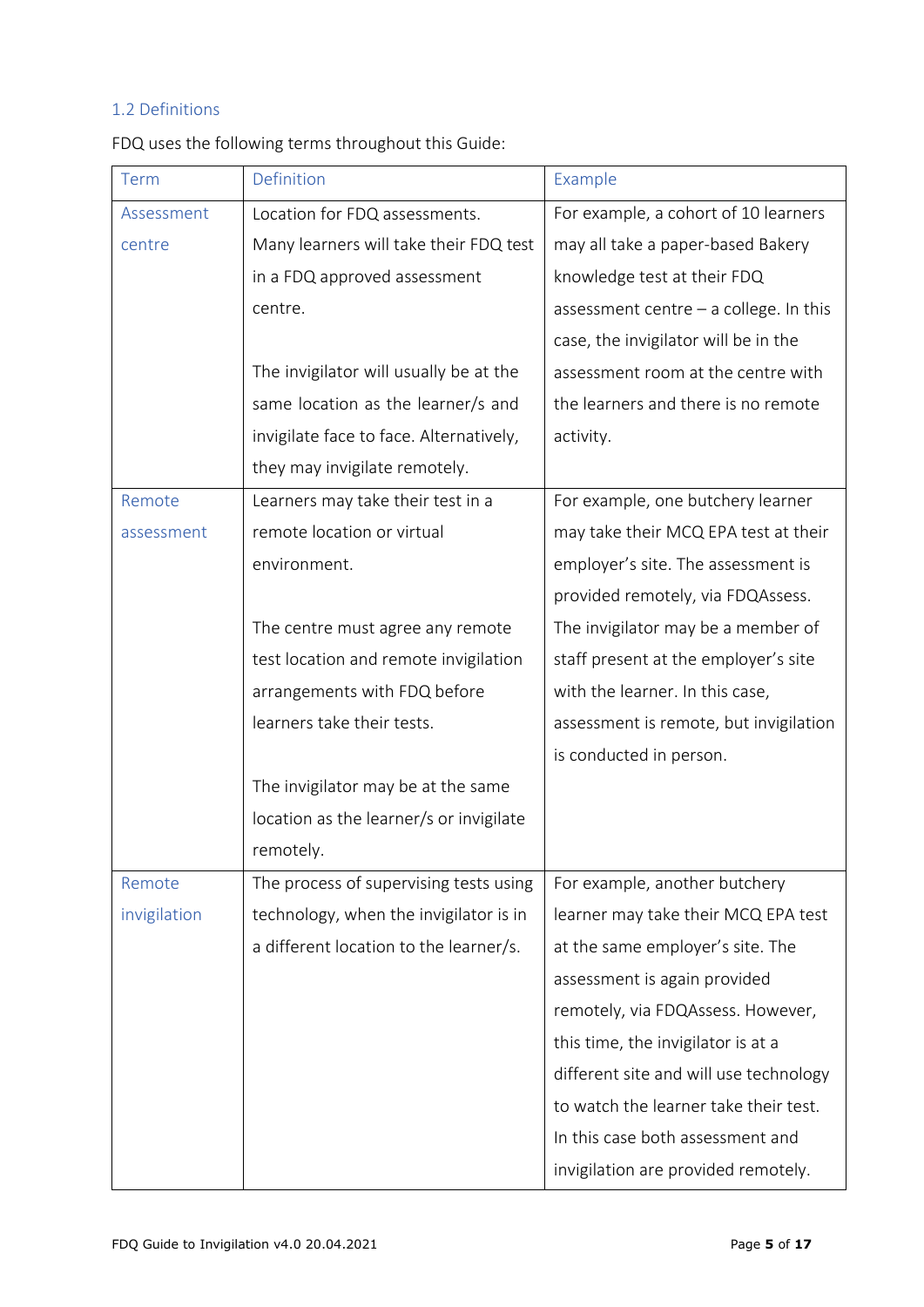# 1.3 Malpractice and maladministration

The main centre contact is responsible for making sure that all tests are conducted confidentially, fairly, securely and in compliance with the requirements set out in this Guide and FDQ's Centre Handbook. Failure to comply with FDQ's test requirements, could be viewed as maladministration or malpractice. Maladministration or malpractice, may result in

- invalidation of learner test results
- withdrawal of centre or qualification approval
- FDQ communicating the confirmed maladministration or malpractice to other awarding organisations and relevant regulatory authorities.

# 1.4 Who can invigilate a FDQ test?

Centres are responsible for selecting and training suitable staff to act as invigilators.

The invigilator may be a member of staff at the centre, at the learner's workplace, or be an independent invigilator.

Invigilators do not need to hold a formal invigilation qualification. However, FDQ does require all invigilators to be trained for their role before they invigilate any tests.

As a minimum, invigilators must

- have the knowledge and skills required to carry out the duties set out in this Guide
- be familiar with this Guide and any additional FDQ requirements for the particular tests they are invigilating
- understand and follow their centre's internal procedures for invigilation, record keeping and storage
- be familiar with the JCQ publication *'Instructions for conducting examinations'* https:/[/www.jcq.org.uk/wp-content/uploads/2020/09/ICE-20-21-Version-for-Website.pdf](http://www.jcq.org.uk/wp-content/uploads/2020/09/ICE-20-21-Version-for-Website.pdf)
- be trained to use any software or technical equipment needed for remote invigilation, and have trialled and used this successfully, before invigilating any live tests with learners.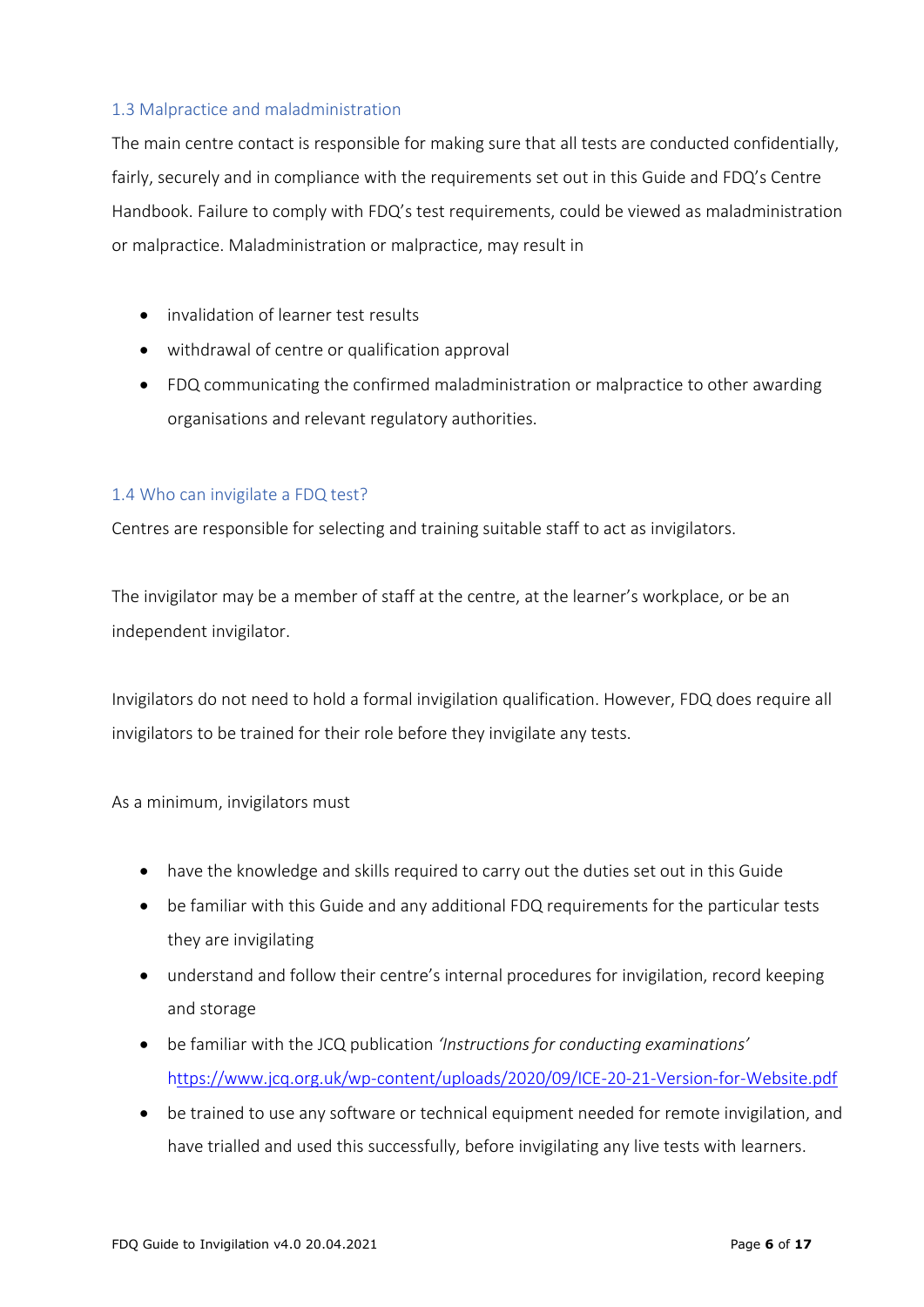In addition, the invigilator must be independent of learners taking the tests. For example, a teacher must not invigilate learners that they have taught or prepared for the test. Similarly, a member of an employer's staff with a vested interest in the learner's result (e.g. a direct line manager) must not invigilate their test, but a member of staff from a different department may invigilate provided they are trained to do so.

#### 1.5 Centre responsibilities for the assessment environment

FDQ's requirements for assessments are set out in our FDQ Centre Handbook and policies and procedures available from http:/[/www.fdq.org.uk/aboutpolicies/](http://www.fdq.org.uk/aboutpolicies/)

As a minimum, the centre must provide a suitable assessment environment for learners which is

- quiet and free from all distractions
- is safe
- provides adequate space for the number of learners taking the test
- contains a clock visible to all learners
- is free from posters, books and any learning materials.

Full details are provided in the checklist at the Annex of this Guide.

#### 1.6 Centre responsibilities for remote assessment

The centre must agree any remote test location and remote invigilation arrangements with FDQ before learners take their tests.

In addition to the general requirements listed in 1.5 the centre is responsible for

- ensuring the equipment and broadband/wi-fi they use is fit for purpose, meets FDQ's requirements, has been adequately tested and is fully functional
- dealing with any technical problems or issues before, during and after the test (other than any issues with the FDQAssess system)
- ensuring learners are prepared for the test
- supporting the learner during the test
- ensuring the learner has been provided with FDQ's instructions / guidance about their test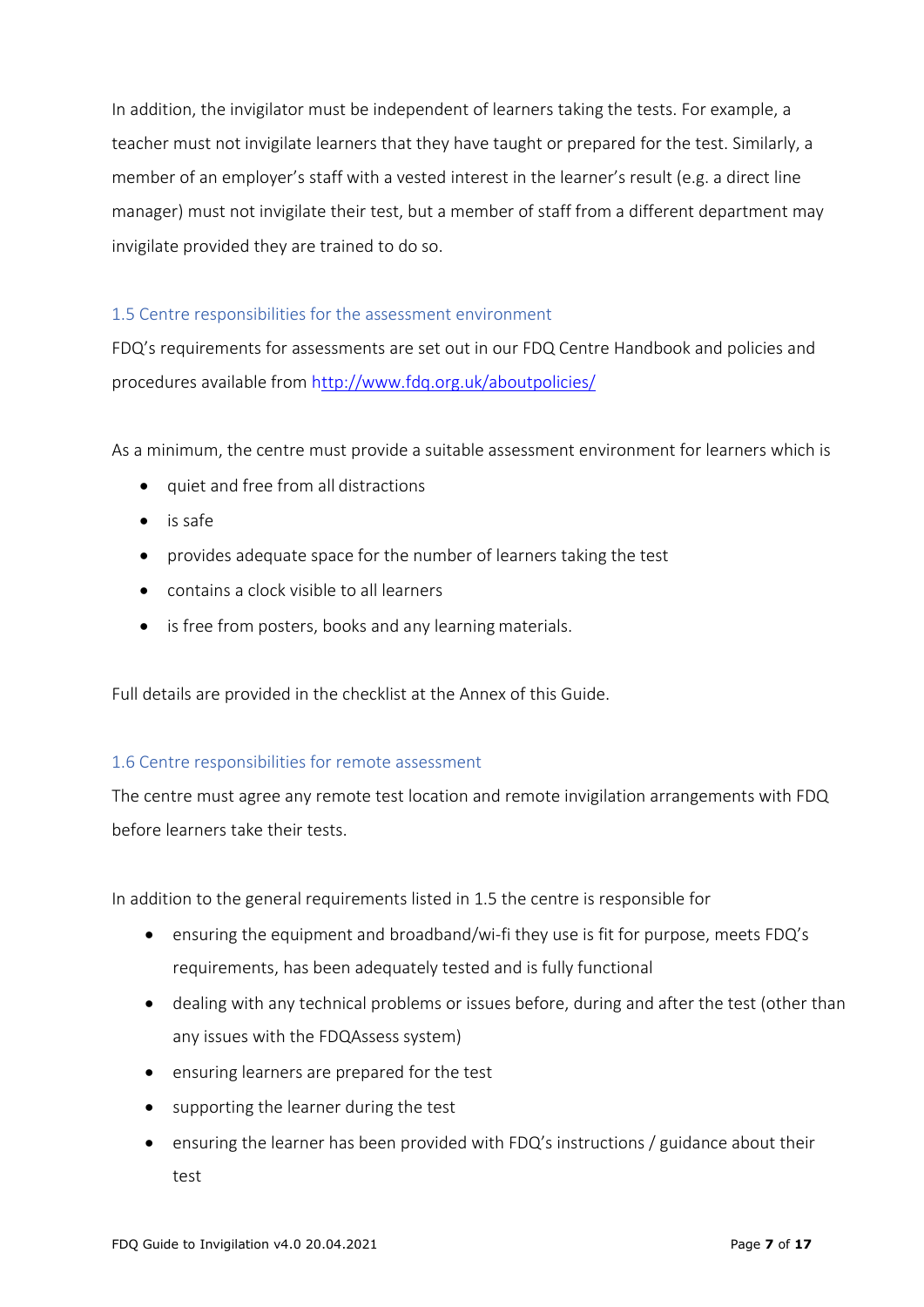# 1.7 Technical requirements for remote invigilation

FDQ does not mandate the type of software that centres use for remote invigilation. Centres may choose the meeting software such as Zoom, Google Meet or Microsoft Teams (or other) that best meets their operational needs.

However, centres must use software that

- records remote invigilation activities. The centre must retain these recordings for external quality assurance purposes
- allows invigilators and EQAC to see all learners throughout the entire test. Any breakout rooms or sub-group functionality in the software must be set to ensure the EQAC can maintain sight of all learners throughout the test.

The remote invigilator will need to use both a smart phone and a laptop/tablet when invigilating tests. FDQ requires invigilators to have both devices as back up in case of emergencies.

In addition to invigilators, FDQ recommends that centres provide a Technical Assistant (TA) to be present during tests (in person or remotely) to assist with any unforeseen technical emergencies that may occur.

The TA role must be restricted to resolving or advising the invigilator on technical issues, e.g. wi-fi failure, or computer break down. The TA may not speak with learners about the content of their test.

#### 1.8 Learner technical equipment

Learners taking a test remotely must have access to the technical equipment and materials specified in the FDQAssess Guide. Centres must ensure devices used comply with FDQ's requirements and have been successfully tested before they are used in live tests.

Learners must only use one device (e.g. a laptop or tablet) for their test. They may not switch from one device to another during the test.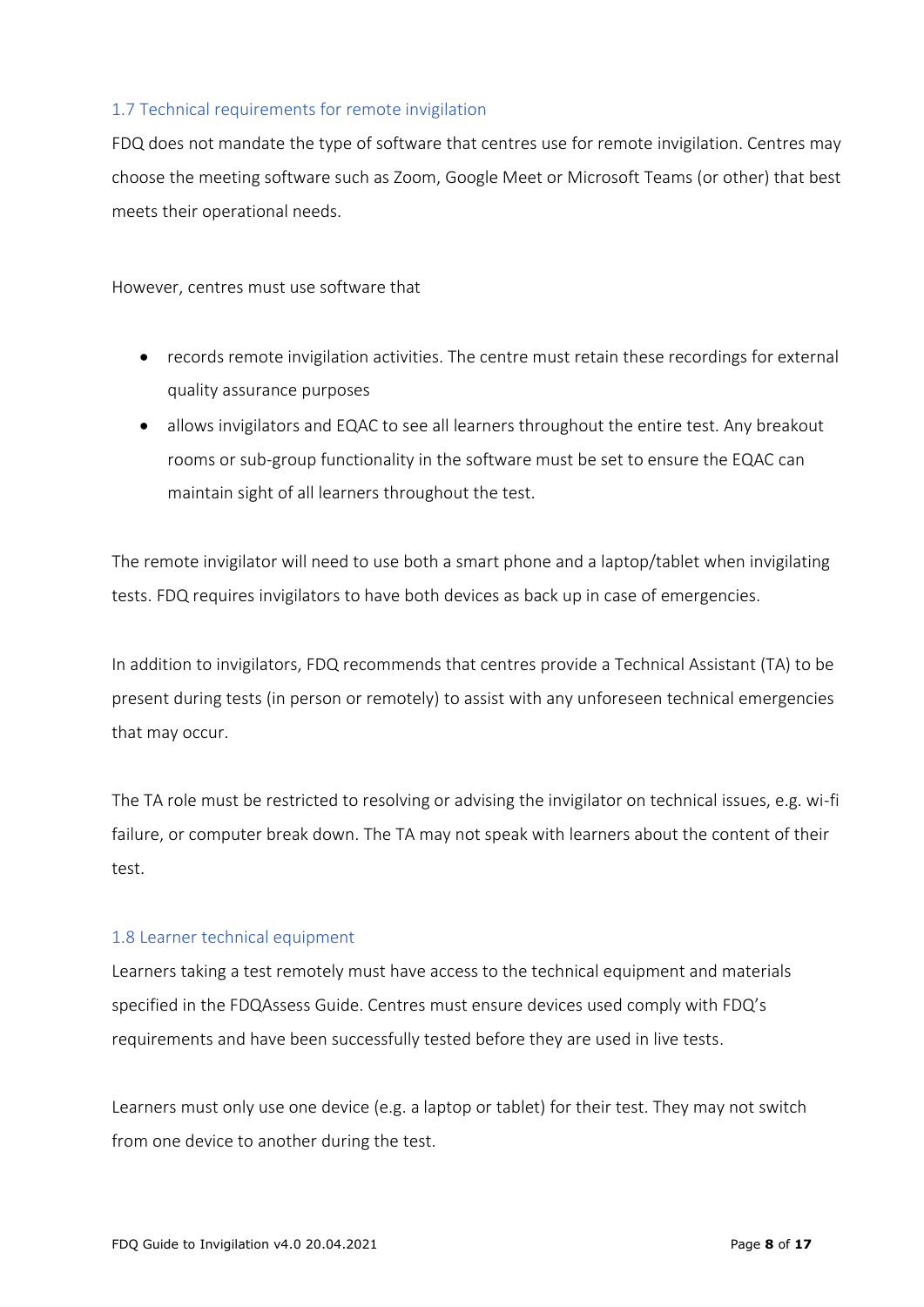Learners may not take FDQ tests on smart phones as the phones do not comply with FDQ's screen size requirements for tests.

#### 1.9 Learner smart phones

Learners should have a phone with them during their test which the invigilator can use to contact them in case of system failure.

The phone must be placed on the learner's desk in full view of the invigilator and camera at all times.

The phone will only be used in an emergency (e.g. wi-fi failure) when the invigilator will call the learner on their phone to advise them if they may proceed with their test or not, how to proceed and offer support to the learner.

#### 2 Responsibilities of invigilators

Invigilators are responsible for making sure that FDQ's tests are carried out fairly, safely and securely. FDQ requires centres to provide

- one invigilator for every fifteen learners if they are together in an assessment centre
- one invigilator for every four learners if invigilation is conducted remotely.

Invigilators must supervise learners throughout the entire test and ensure learners are not left unsupervised. Invigilators must not carry out any other activities during the test.

Whether invigilation is carried out at a centre or remotely, the invigilator must ensure that FDQ's requirements are met at all stages of the test. Sections 2.1 to 2.5 summarise the main responsibilities at each stage. More detailed checklists are provided, at the Annex of this Guide, which invigilators should use to ensure they work to FDQ's requirements.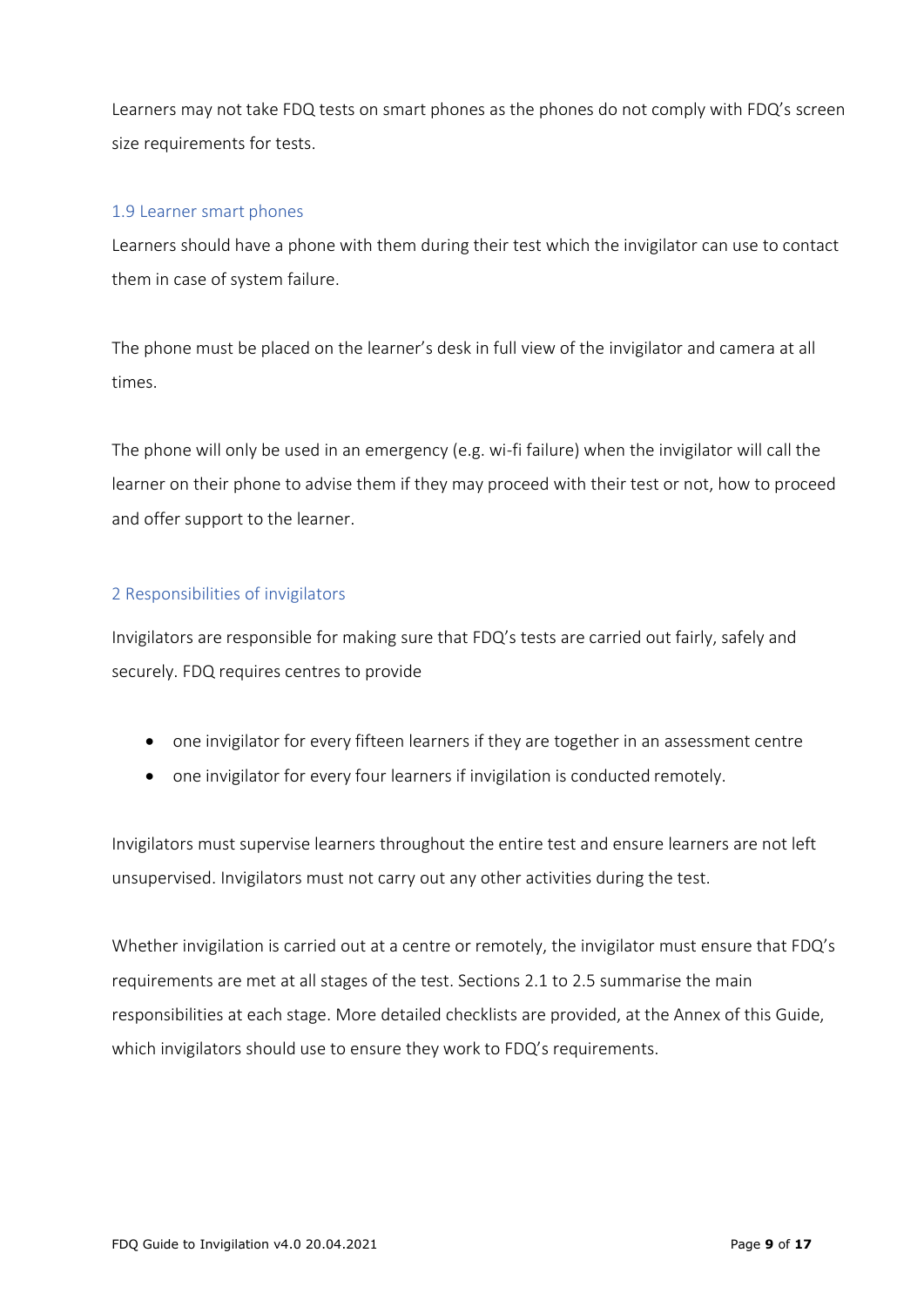# 2.1 Before the test

#### The invigilator must

- check that any request for reasonable adjustments and special considerations have been dealt with, according to the centre's requirements, and the outcome has been recorded. Any scribe, facilitator or reader needed to meet access requirements must be independent of the learner and also be familiar with this Guide.
- check the test location meets FDQ's assessment requirements, i.e.
	- o it is quiet, free from distractions and interruptions
	- o the room is set up correctly, there is adequate space between learners and any seating plan is correct
	- o test-in-progress posters are displayed
	- o a clock is visible to all learners
	- o ensure that all learners in a cohort can start the test at the same time
- record all of the pre-test checks if invigilating remotely; starting the recording as soon as the remote invigilation call/meeting begins and recording until the test ends
- introduce themself to the learners
- if invigilating remotely; ensure learners keep their device camera and microphone turned on at all times once recording begins
- complete the centre's invigilation records (e.g. register of learners taking the test)
- ensure the centre has confirmed the attendance and ID of all learners and ensure that authenticity forms are signed (the centre has responsibility for ensuring ID checks are correct). A passport/ driving licence/ employer photo ID card may be used to confirm the learner's identity (an English translation is required if any original ID was not issued in English)
- make a 360-degree scan of the room (including under tables) to ensure there are no unauthorised items, materials and equipment in the room.
- check learners have recently read the JCQ Guidelines
- check pin codes are available for all learners taking remote tests.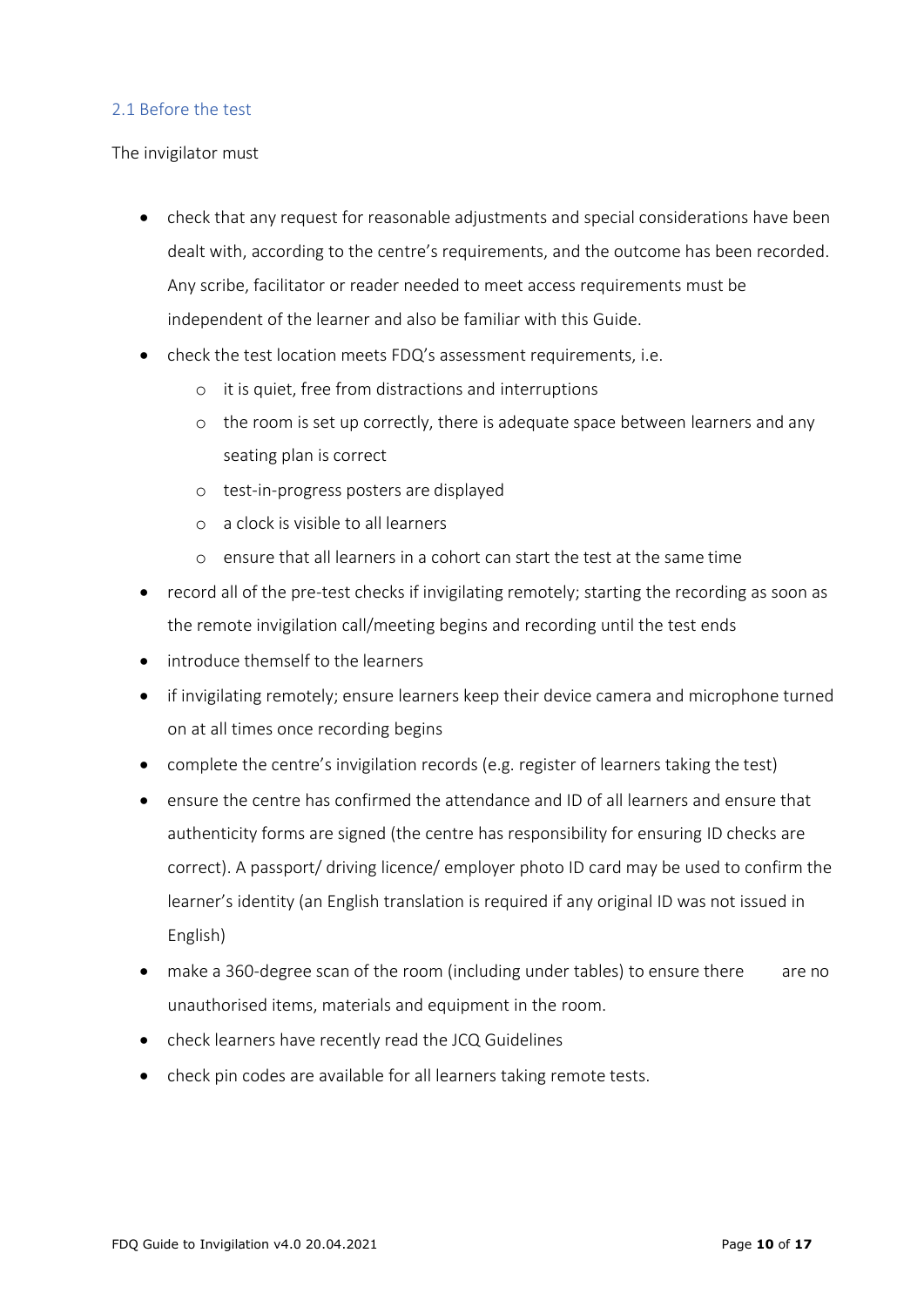# 2.2 Starting the test

When starting the test, the invigilator must

- announce that learners are now subject to test conditions and rules
- read the test instructions to the learners
- announce the start time for the test and time permitted to complete it
- tell learners if and when they may leave the room during the test, and what they should do if they wish to leave early, take a toilet break, or in case of emergency.

#### 2.3 During the test

The invigilator should remain vigilant at all times and ensure all learners are supervised. In addition, they must

- periodically remind learners of the time remaining
- deal with any learners needing to leave the room
	- o making sure they are adequately supervised if in an assessment centre and breaks are permitted
	- o or advising learners taking remote tests that they will not be allowed to resume their test if they leave the room or move off camera and will need to take another test
- respond to any (permitted) learner queries making a note to report them to FDQ
- instruct learners in case of emergency during the test
- deal with any system or equipment failures that occur during a remote test, such as providing an offline copy of a test paper for a learner to complete.

#### 2.4 Ending the test

When ending the test, the invigilator must

- instruct the learners to stop work, announce the end time, and tell learners they are no longer subject to test conditions
- read the concluding remarks to the learners and advise them what they should do next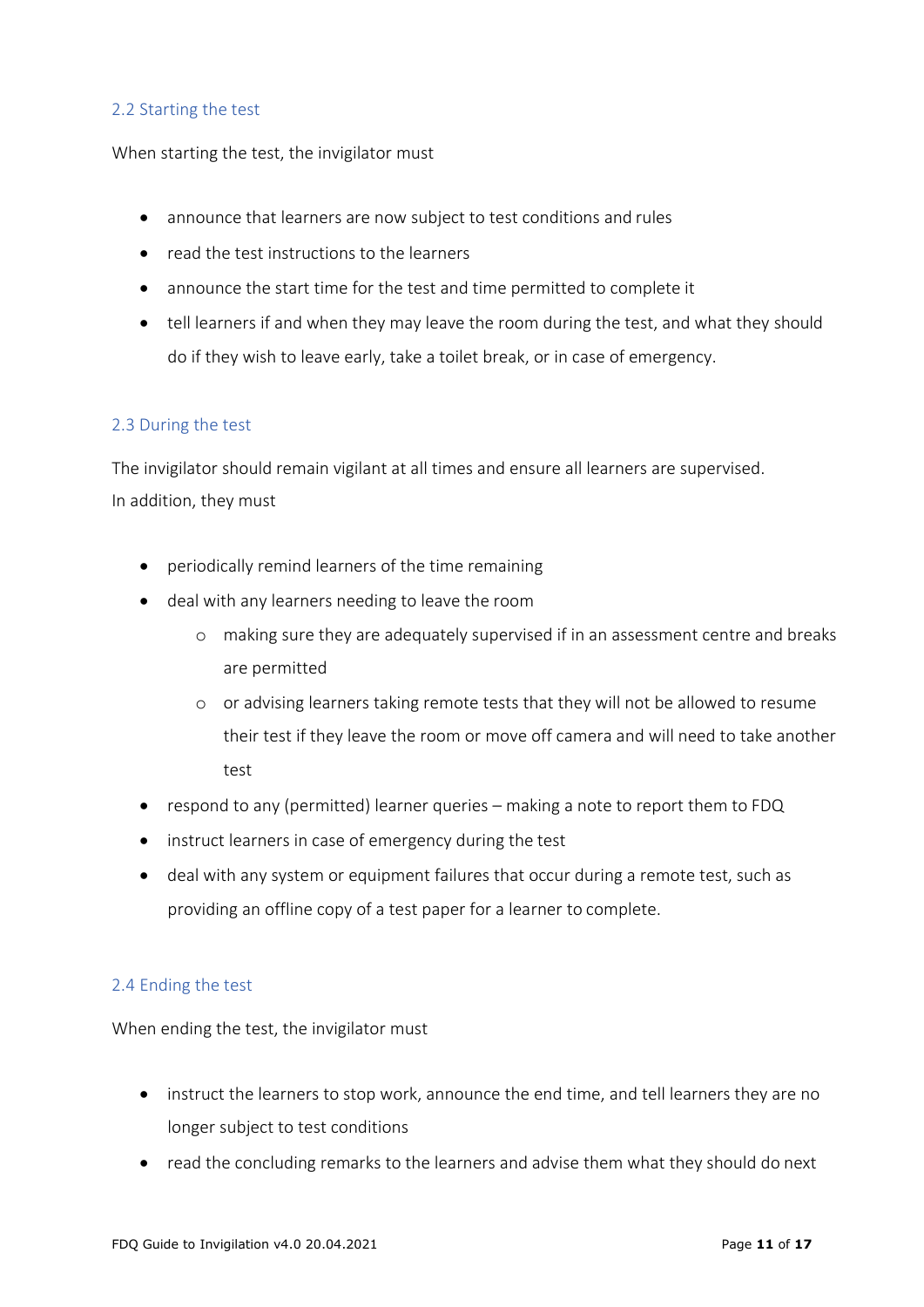- ensure the invigilation recording is stopped and secured according to the centre's requirements
- collect and secure completed tests
- secure and close all devices if invigilating remotely.

# 2.5 After the test

Once the test has ended and learners have departed the invigilator must complete the invigilation check lists and any other centre invigilation documents and submit them to the responsible Centre Contact for storage.

# 3 Centre records

FDQ does not provide and mandate invigilation and learner attendance records. Instead, centres are free to use records that suit their own internal quality assurance systems.

- However, as a minimum, FDQ requires centres to keep invigilation information to demonstrate
	- that a register or record of which cohort of learners completed the test was completed (listed by learner name and FDQ registration number); including the date and location of the test; full title of the qualification or EPA test taken
	- that the learner ID was checked, and the learner confirmed the test was taken in their correct name
	- that the learner was advised of the test conditions, rules and JCQ Guide
	- decisions taken to deal with any requests from learners for reasonable adjustments (RA) and special considerations (SC) to ensure they comply with FDQ's policies for RA and SC
	- how any interruptions to the test were dealt with.

The centre is responsible for storing all invigilation records, including video and audio recordings, for 12 months after the date of the test or until any appeals and malpractice investigations are resolved.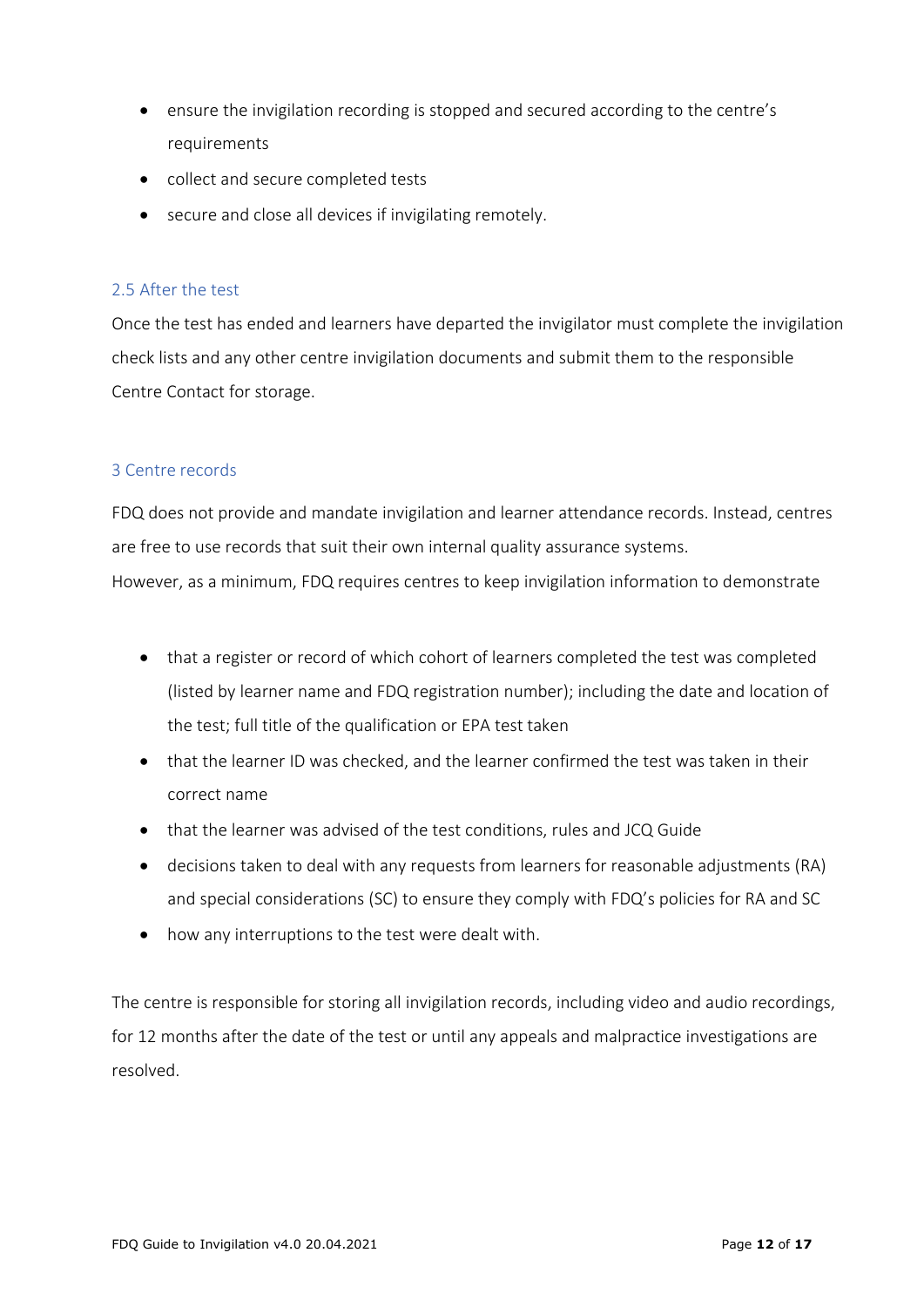# GDPR statement for remote tests

When taking a test on FDQAssess, learners consent to their personal data, including details of their ID being recorded and retained by their centre and FDQ.

# 4 FDQ invigilation audits

As part of FDQ's quality assurance processes, we reserve the right to carry out audits to ensure centres comply with the requirements of this guide.

As part of the audit process, FDQ staff may

- ask centres to provide copies of invigilation records, such as invigilator training records, learner ID checks, records of technical issues or delays during a test, recordings of learners taking their test
- visit a centre to observe invigilation of a test in person
- observe a remotely invigilated test by joining as a third party.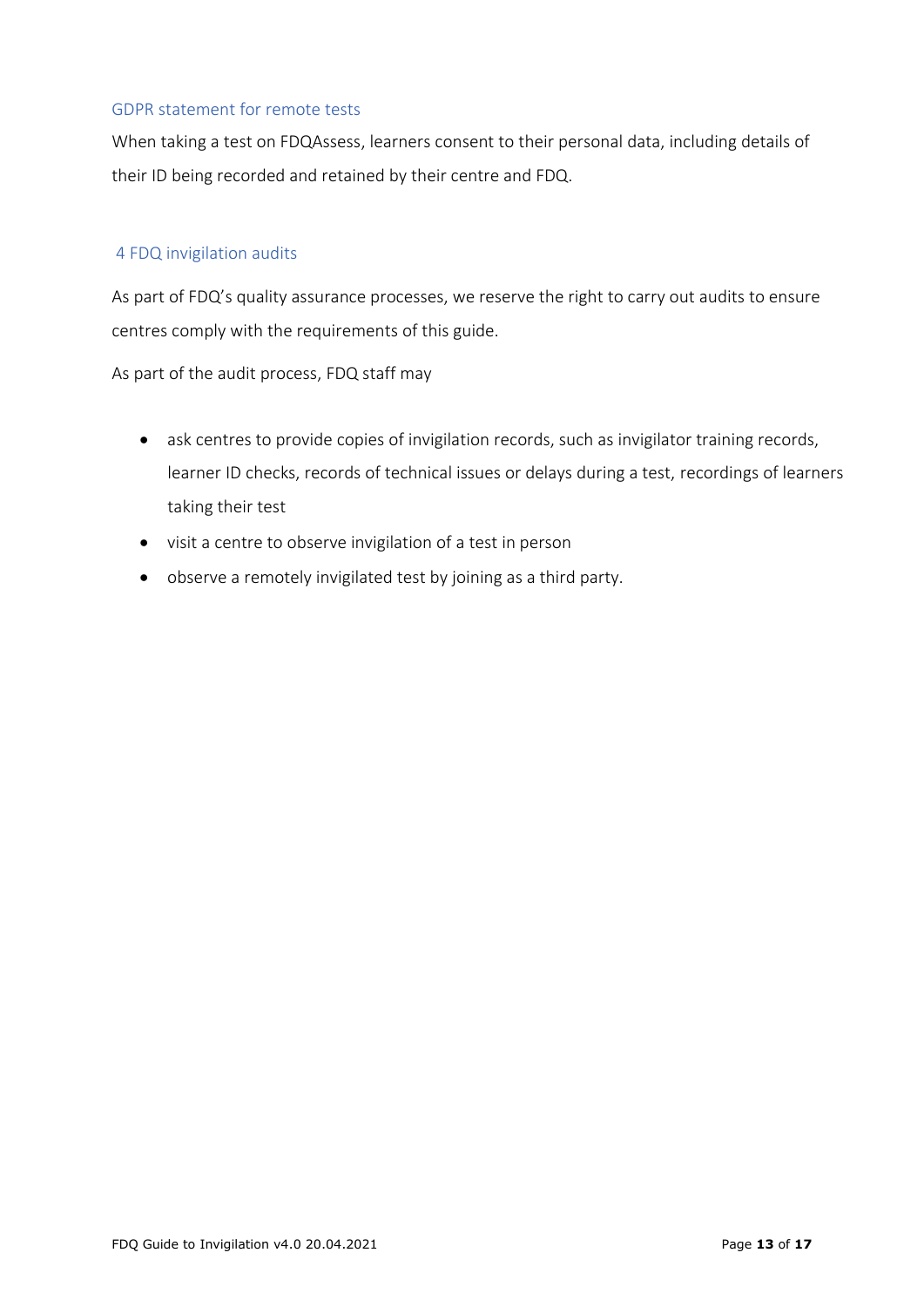|                | Title of FDQ test/qualification/EPA                                                                                                                                                                                                                                                                                       |                 |           |       |             |
|----------------|---------------------------------------------------------------------------------------------------------------------------------------------------------------------------------------------------------------------------------------------------------------------------------------------------------------------------|-----------------|-----------|-------|-------------|
|                | Invigilator name:                                                                                                                                                                                                                                                                                                         | Learner name/s: | Location: | Date: |             |
|                | Action                                                                                                                                                                                                                                                                                                                    |                 |           |       | <b>Tick</b> |
| 1              | Complete learner ID checks via passport/ driving licence/ employer photo ID<br>card (an English translation is required if original ID not issued in English)                                                                                                                                                             |                 |           |       |             |
| $\overline{2}$ | Read out pre-test statements<br>Ask learners to read JCQ General information for candidate's guide<br>Ask learners if they have any questions before the test starts<br>Remind learners that no electronic devices, (including smart watches),<br>learning materials and personal belongings are allowed in the test area |                 |           |       |             |
| 3              | Check seating/spacing of learners (1.25m apart)                                                                                                                                                                                                                                                                           |                 |           |       |             |
| 4              | Explain rules on leaving room during test for toilet breaks etc                                                                                                                                                                                                                                                           |                 |           |       |             |
| 5              | Explain emergency procedures                                                                                                                                                                                                                                                                                              |                 |           |       |             |
| 6              | Explain any fire drills due, and the action to take                                                                                                                                                                                                                                                                       |                 |           |       |             |
| 7              | Check the room is cleared of any unauthorised materials                                                                                                                                                                                                                                                                   |                 |           |       |             |
| 8              | Confirm a clock is clearly visible to all learners                                                                                                                                                                                                                                                                        |                 |           |       |             |
| 9              | Instruct learners to raise their hand and wait for an invigilator to approach<br>them and ask questions quietly, if learners have questions during the test.                                                                                                                                                              |                 |           |       |             |
| 10             | Remind learners to use a pen not a pencil to complete the test                                                                                                                                                                                                                                                            |                 |           |       |             |
| 11             | Remind learners to complete the front page of the test paper                                                                                                                                                                                                                                                              |                 |           |       |             |
| 12             | Remind learners to read all instructions on front of the test paper                                                                                                                                                                                                                                                       |                 |           |       |             |
| 13             | Explain rules about leaving before the end time allocated and leaving room<br>early (ie not in the first 30 mins and not in the last 10 mins)                                                                                                                                                                             |                 |           |       |             |
| 14             | Remind learners to check they have attempted all questions in the test                                                                                                                                                                                                                                                    |                 |           |       |             |
| 15             | Start the test - with invigilator having a clear view of the learners at all times -<br>and tell learner/s they are under test conditions                                                                                                                                                                                 |                 |           |       |             |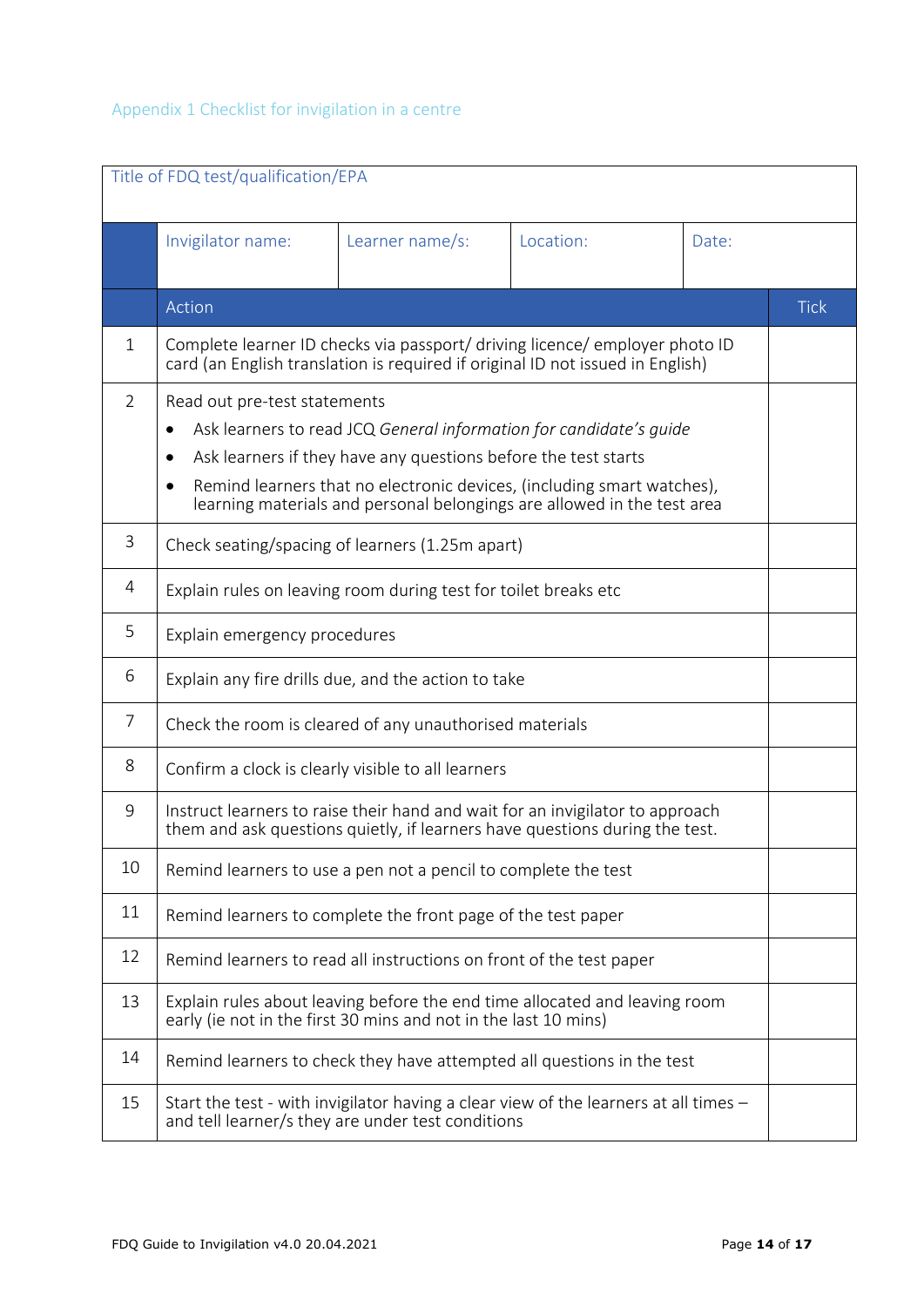| 16 | Read out the start and end time time, and remind learners of time remaining at<br>15 minute intervals.                                                                             |  |
|----|------------------------------------------------------------------------------------------------------------------------------------------------------------------------------------|--|
| 17 | Tell learners to stop work at the end of the time allowed for the test                                                                                                             |  |
| 18 | Make a note of the test start and end time                                                                                                                                         |  |
| 19 | Check that all completed test papers are signed and dated by learners and<br>invigilator, along with any reasonable adjustment documents, and are collected<br>and stored securely |  |
| 20 | This checklist and centre's invigilation records are completed and processed.                                                                                                      |  |

| Invigilator name      |  |
|-----------------------|--|
| Invigilator signature |  |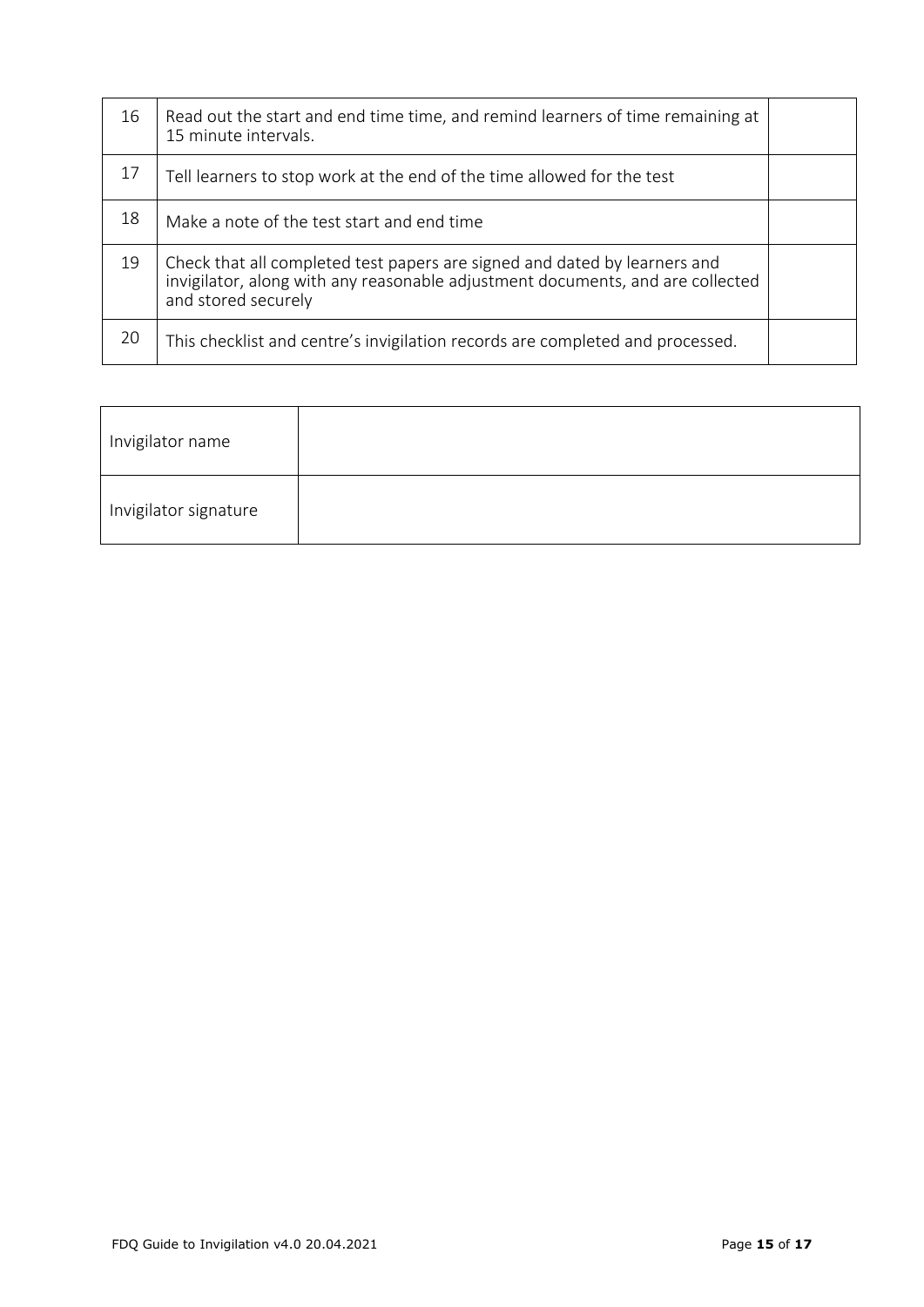|                | Title of FDQ test/qualification/EPA                                                                                                                                                                                                                                                                |                 |                                                                                                                                                                      |       |             |
|----------------|----------------------------------------------------------------------------------------------------------------------------------------------------------------------------------------------------------------------------------------------------------------------------------------------------|-----------------|----------------------------------------------------------------------------------------------------------------------------------------------------------------------|-------|-------------|
|                | Invigilator name:                                                                                                                                                                                                                                                                                  | Learner name/s: | Location:                                                                                                                                                            | Date: |             |
|                | <b>Invigilator Actions</b>                                                                                                                                                                                                                                                                         |                 |                                                                                                                                                                      |       | <b>Tick</b> |
| $\mathbf{1}$   | recording until the end of the test                                                                                                                                                                                                                                                                |                 | Start recording as soon as the invigilation call/meeting begins and carry on                                                                                         |       |             |
| $\overline{2}$ | purpose (360 degrees and under desk)                                                                                                                                                                                                                                                               |                 | Complete virtual tour check of the room, ensuring it is fit for assessment                                                                                           |       |             |
| 3              | visually see the door)                                                                                                                                                                                                                                                                             |                 | Confirm the learner is positioned with back to the door (and Invigilator can                                                                                         |       |             |
| 4              | Read out pre-test statements<br>Ask learner to confirm they have read the JCQ General information for<br>candidate's quide<br>Ask learner if they have any questions before the test starts<br>$\bullet$<br>Remind the learner that no electronic devices, (including smart watches),<br>$\bullet$ |                 |                                                                                                                                                                      |       |             |
|                | learning materials and personal belongings are allowed in the test area                                                                                                                                                                                                                            |                 |                                                                                                                                                                      |       |             |
| 5              | Obtain learner confirmation and acceptance of the video / audio recording of<br>the test                                                                                                                                                                                                           |                 |                                                                                                                                                                      |       |             |
| 6              | Check there is a mobile phone in case of emergency and loss of wifi. Confirm<br>the learner's mobile number (invigilator to call the number)                                                                                                                                                       |                 |                                                                                                                                                                      |       |             |
| $\overline{7}$ | Complete learner ID checks via passport/ driving licence/ employer photo ID<br>card (an English translation is required if original ID not issued in English)                                                                                                                                      |                 |                                                                                                                                                                      |       |             |
| 8              | Read the test instructions screen to the learner. Confirm the time allowed and<br>number of questions.                                                                                                                                                                                             |                 |                                                                                                                                                                      |       |             |
| 9              | Start the test - with invigilator having a clear view of the learner at all times -<br>and tell learners they are under test conditions                                                                                                                                                            |                 |                                                                                                                                                                      |       |             |
| 10             | Remind learners to read all instructions at the beginning of the test                                                                                                                                                                                                                              |                 |                                                                                                                                                                      |       |             |
| 11             |                                                                                                                                                                                                                                                                                                    |                 | Remind learners to check they have attempted all questions in the test, and to<br>tell the invigilator they have done so, before they click "finish" to end the test |       |             |
| 12             | Explain rules about leaving before the end time allocated and leaving room early<br>(ie not in the first 30 mins and not in the last 10 mins)                                                                                                                                                      |                 |                                                                                                                                                                      |       |             |
| 13             | Read out the start and end time time, and remind learners of time remaining at<br>15 minute intervals                                                                                                                                                                                              |                 |                                                                                                                                                                      |       |             |